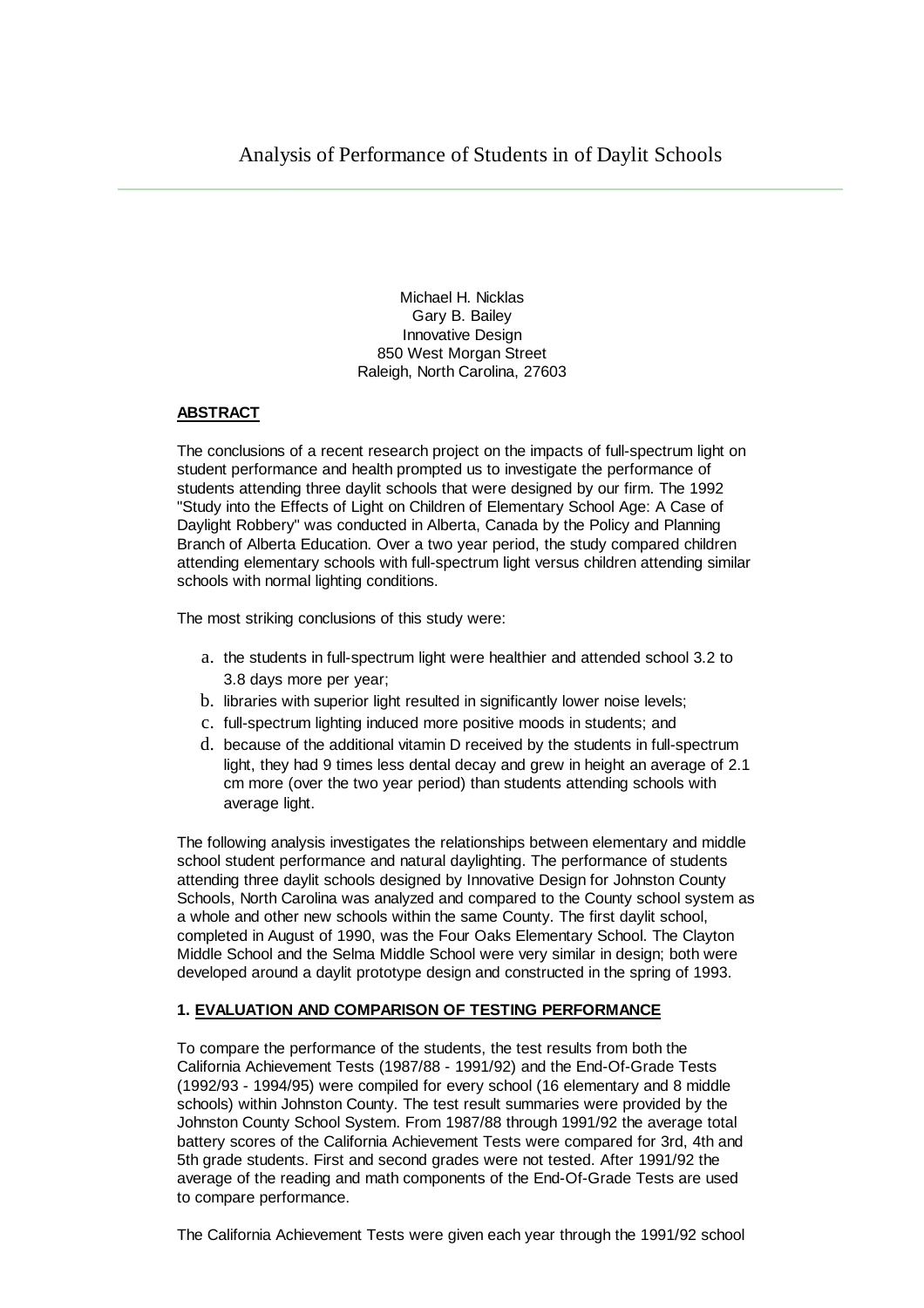year. The tests were administered in March or April of the school year. After the 1991/92 school year, the evaluation testing was switched to End-Of-Grade Testing and was given in May of each year. Because of the differences in the tests, it has been recommended by both Johnston County Schools and State Department of Public Instruction that we do not compare scores between the two types of tests.

The analysis consisted of reviewing:

- a. improvement in performance within each school from year to year;
- b. relative improvement in performance between Innovative Design's three daylit schools and the improvement in the County-wide average for similar grade levels;
- c. first year student performance at a fourth daylit school (designed by another firm); and
- d. relative improvement in performance of a new, non-daylit middle school constructed in the County during the same time frame.

Because significant differences existed between the student and teacher make-up at each school, the comparisons we have made do not attempt to draw conclusions regarding the average scores between the various schools. To help minimize this problem of false comparisons, the relative improvement within each school is viewed as the more significant comparison. For example, if the CAT score average at one school increases from 60 to 70, this 17% improvement is compared to another school whose grade average may have risen from 50 to 55, or a 10% improvement. But, the average CAT score of 60 versus 50 was not considered important.

All three of Innovative Design's schools incorporated designs which maximized daylighting through the use of south-facing roof monitors and allowed controlled sunlight to enter into all major occupied spaces within the schools. The roof monitors were designed to provide superior lighting (in excess of 70 footcandles) two-thirds of the time during which the spaces were to be utilized. In all cases the roof monitors were equipped with baffles which eliminate glare into the rooms and with light sensors which control the artificial lighting. Smaller windows were also incorporated for view but were not a significant element in the daylighting strategies.

# **2. FOUR OAKS ELEMENTARY SCHOOL**

The Four Oaks School situation is unique because we were able to trace the progression of a rather homogeneous group of students through various classroom environments. In December of 1988 the majority of the old Four Oaks School burned to the ground and the facilities were replaced by a new, daylit school. During the 1988/89 and 1989/90 school years the students were placed in mobile units/temporary facilities. In August of 1990 the new daylit K-5 School was completed and the first CAT's were taken by students in the new daylit school during 1990/91. The last year that CAT's were given was the 1991/92 school year.

From a case study standpoint, the Four Oaks situation reflects a good comparison because we are able to track a student population from 1) a condition where the same group of students was in a typical Johnston County school setting, to 2) a situation where they were relocated to mobile classrooms, to 3) where the students were in daylit school facilities.

Table 1 shows the results of the CAT scores for the students at the Four Oaks School and the averages for all Johnston County School (including the daylit schools) during the same time frame. The scores reflect the averages of the total battery of reading, language, and math.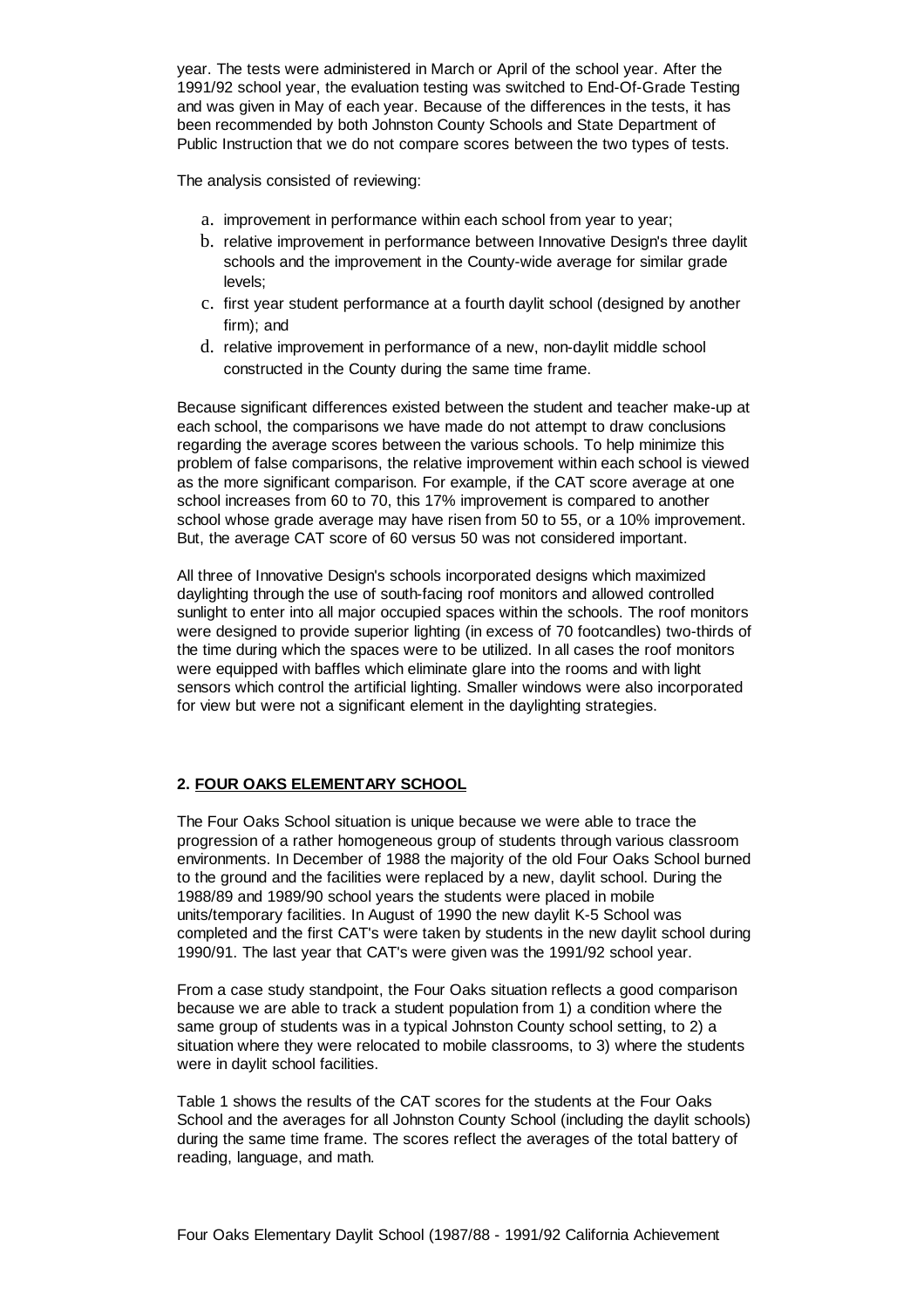#### Tests)

| Grade              | Four Oaks/County | 87/88  | 88/89  | 89/90  | 90/91  | 91/92  |
|--------------------|------------------|--------|--------|--------|--------|--------|
| 3rd                | Four Oaks        | 67     | 61     | 67     | 79     | 76     |
|                    | County Average   | 63     | 70     | 68     | 66     | 65     |
| 4th                | Four Oaks        | 70     | 55     | 65     | 70     | 72     |
|                    | County Average   | 57     | 58     | 64     | 62     | 65     |
| 5th                | Four Oaks        | 52     | 61     | 56     | 66     | 69     |
|                    | County Average   | 56     | 68     | 63     | 67     | 67     |
| Ave.               | Four Oaks 3-5    | 63.0   | 59.0   | 62.7   | 71.7   | 72.3   |
|                    | County Average   | 58.7   | 65.3   | 65.0   | 65.0   | 65.7   |
| <b>CAT Score</b>   |                  |        |        |        |        |        |
| relative to norm   |                  | $+4.3$ | $-6.3$ | $-2.3$ | $+6.7$ | $+6.6$ |
| % above/below norm |                  | $+7%$  | $-10%$ | $-4%$  | $+10%$ | $+10%$ |

#### 2.1 Four Oaks Conclusions:

Before the school was destroyed by fire in 1988, the students at Four Oaks had CAT's 7% higher than the norm within Johnston County. As students were relocated and placed in mobile classrooms, their performance dropped dramatically. The following year the student's grades went from 7% above to 10% below the norm - a 17% decrease in performance.

The first year the CAT's were given, after the new daylit K-5 school was complete, the students' performance increased, equally dramatically, to 9% above the norm. The next year, the last that the California Achievement Tests were given, the student performance leveled off and was again 9% above the norm for the county.

In comparing the relative increase in performance between the 1988 (the testing year before the fire) and 1992 (the last year of comparable data), the county-wide average scores increased from 58.7 to 65.7, or by 12%. However, the students' performance at Four Oaks, during the same timeframe, increased at a 3% higher rate of 15%, going from 63 to 72.3. Figure 1 shows this comparison.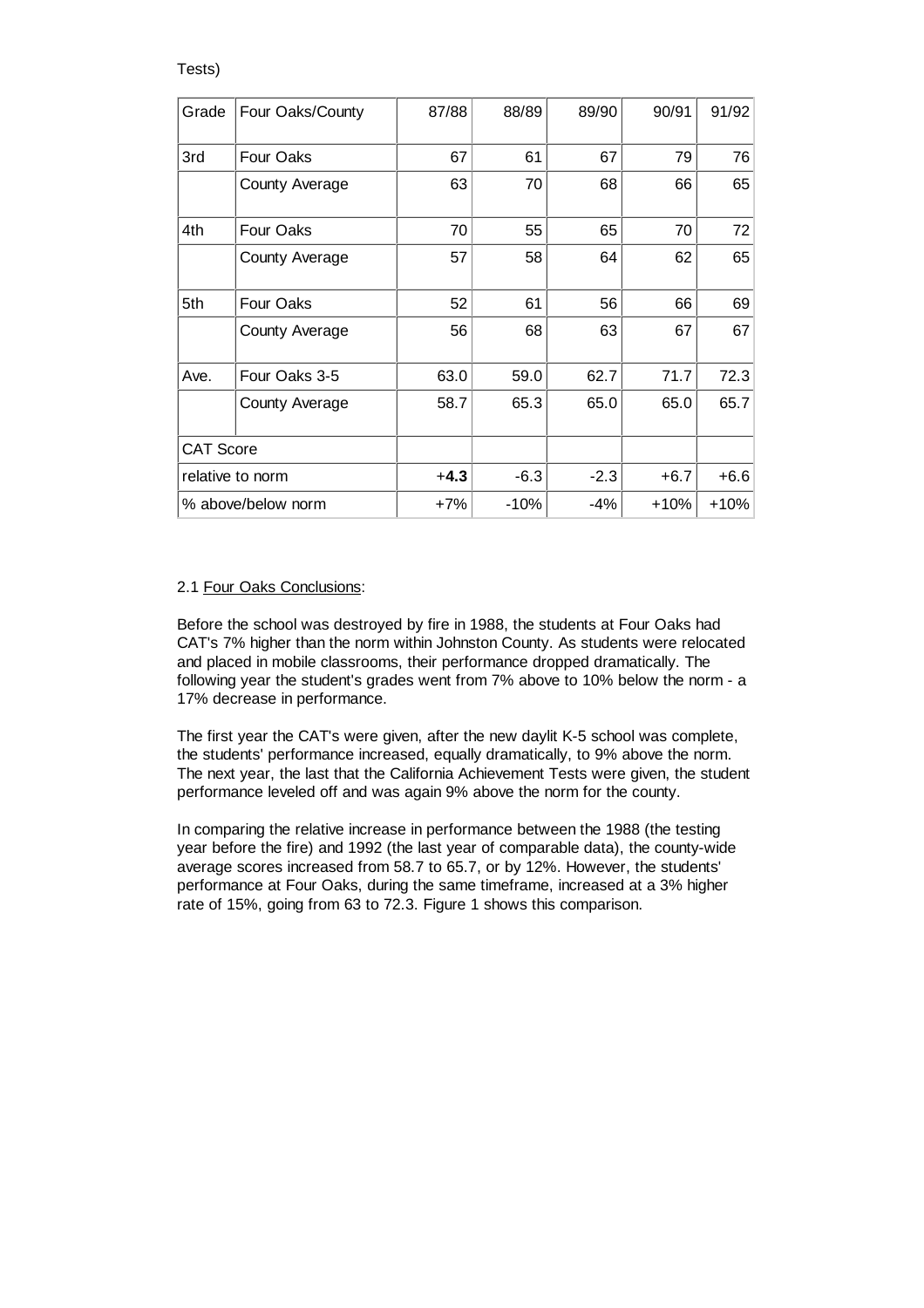

Fig. 1 California Achievement Test Score - Four Oaks School vs. Johnston County

## **3. DAYLIT CLAYTON AND SELMA MIDDLE SCHOOLS**

Comparisons were made between the End-Of-Grade Testing results at the new daylit Clayton and Selma Middle Schools to the other new middle school in the county, North Johnston Middle. These same schools were then compared to the County-wide averages (which included the daylit schools).

Because of changing student body make-ups, it is difficult to accurately compare the students that attended other schools, prior to 1992/93, with those that attended the new Clayton or Selma schools. Because the California Achievement Tests were stopped in 1991/92 and the End-Of-Grade Tests were started in 1992/93, it is even more difficult to accurately track the past progression. Because of this, no attempt has been made to make any comparisons between later years and years prior to 1992/93. However, since the Clayton and Selma students were at the new schools for only a couple of months prior to the first year of the End-Of-Grade testing, this was logically established as the base year. It is assumed that because of the very short time period at the new school during the base year, little impact would have occurred.

These 1992/93 scores were then compared to the results of the next two years to see the relative improvement. To help eliminate as many variables from the comparisons as possible, the test results between 1994 and 1995 were averaged. Between 1993 (base year) and the average of 1994 and 1995, the County-wide improvement was 5%. Because testing was not conducted for the Selma 8th grade in 1992/93, the comparisons made for Selma reflect only the 6th and 7th grades.

To better evaluate the impact of multiple years of being in the daylit schools, the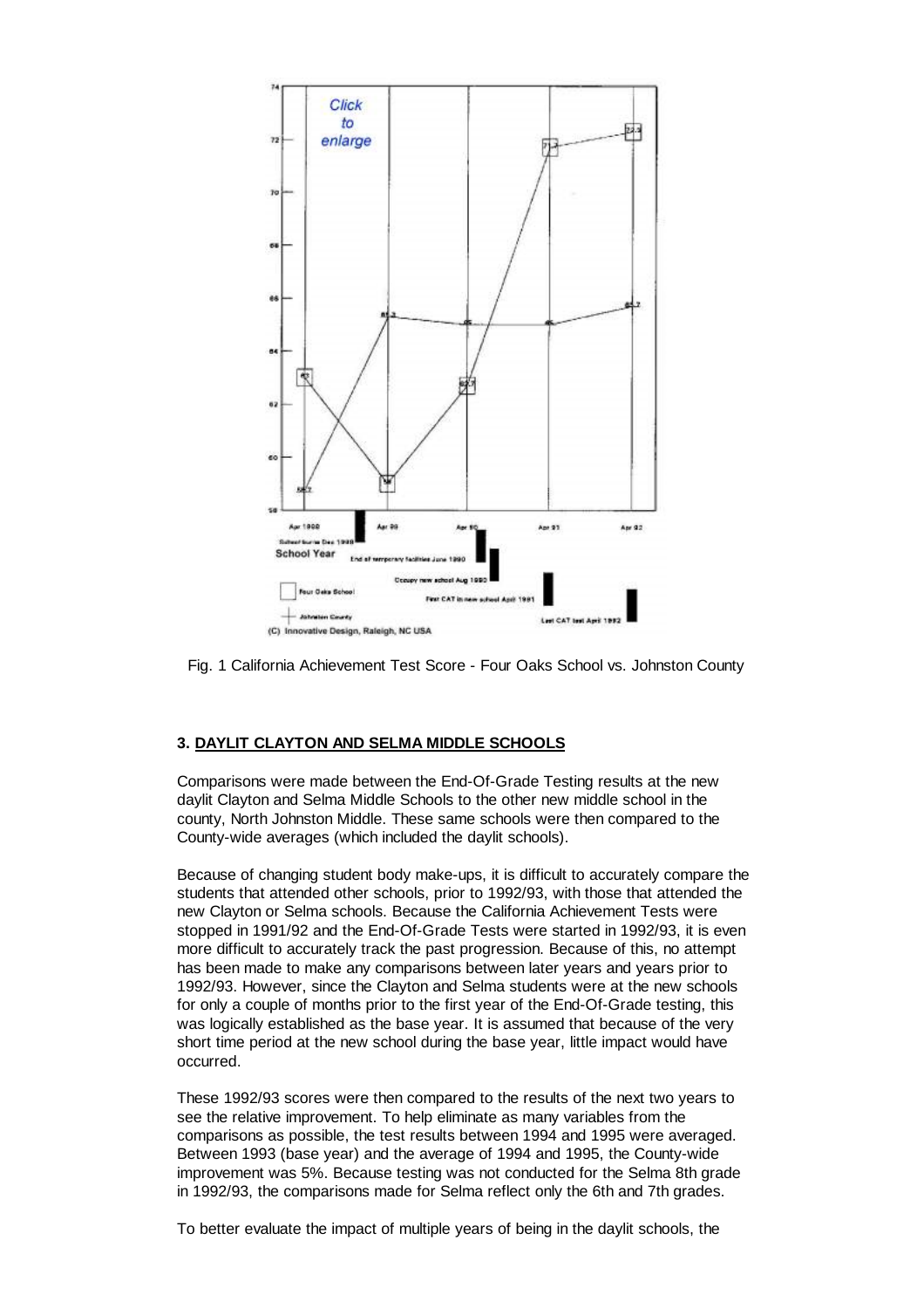scores associated with only the final grade level at each of the schools were also compared (i.e., 8th grade at Clayton and North Johnston and 7th grade at Selma). End-Of-Grade testing, by law, is given in May of each year. Both Clayton and Selma Middle Schools were opened in March of 1993, just two months prior to the first End-Of-Grade testing.

|       |                    | 1992/93 |      | 1993/94 |      | 1994/95 |      |
|-------|--------------------|---------|------|---------|------|---------|------|
| Grade | School/County      | Reading | Math | Reading | Math | Reading | Math |
| 6th   | Clayton            | 70.1    | 70.9 | 71.1    | 75.1 | 66.6    | 65.5 |
|       | Selma              | 50.5    | 43.4 | 52.8    | 51.2 | 58.1    | 51.7 |
|       | N Johnston         | 61.7    | 46.1 | 59.7    | 62.7 | 71.6    | 70.1 |
|       | <b>County Aver</b> | 63.3    | 59.1 | 61.7    | 64.9 | 65.8    | 63.8 |
|       |                    |         |      |         |      |         |      |
| 7th   | Clayton            | 64.9    | 66.2 | 72.4    | 71.2 | 77.3    | 75.7 |
|       | Selma              | 50.5    | 40.6 | 55.1    | 48.4 | 65.5    | 55.1 |
|       | N Johnston         | 63.9    | 63.3 | 58.6    | 50.8 | 73.9    | 67.4 |
|       | <b>County Aver</b> | 65.2    | 57.6 | 59.9    | 59.5 | 72.0    | 68.8 |
|       |                    |         |      |         |      |         |      |
| 8th   | Clayton            | 67.2    | 71.1 | 67.5    | 68.1 | 83.6    | 83.9 |
|       | N Johnston         | 75.5    | 64.3 | 61.1    | 56.7 | 71.8    | 65.3 |
|       | <b>County Aver</b> | 67.4    | 60.1 | 67.3    | 61.3 | 73.9    | 66.5 |

Clayton and Selma Daylit Middle Schools (1992/93 - 1994/95 End-Of-Grade Testing)

## Average of Reading/Math for all Grades

|                       |                       | 1992/93   | Average | %Improvement |
|-----------------------|-----------------------|-----------|---------|--------------|
|                       |                       | Base Year | 1993-95 | Base-Average |
| <b>Average Scores</b> |                       |           |         |              |
|                       | Clayton 6-8           | 68.4      | 73.2    | +7%          |
|                       | Selma 6-7             | 46.3      | 54.8    | $+18%$       |
|                       | N Johnston 6-8        | 62.5      | 64.2    | +5%          |
|                       | County Aver 6-8       | 62.1      | 65.4    | $+5%$        |
|                       | County Aver 6-7       | 61.3      | 64.6    | +5%          |
| norm                  | EOG Score relative to |           |         |              |
|                       | Clayton               | $+6.3$    | $+7.8$  | $+1.5$       |
|                       | Selma                 | $-15.0$   | $-9.8$  | $+5.2$       |
|                       | N Johnston            | $+, 4$    | $-1.2$  | $-1.6$       |

Average of Reading/Math for Last Grade Only

|  |  | 1992/93   1993/94   1994/95   %Improvement |
|--|--|--------------------------------------------|
|  |  | Base-1994/95                               |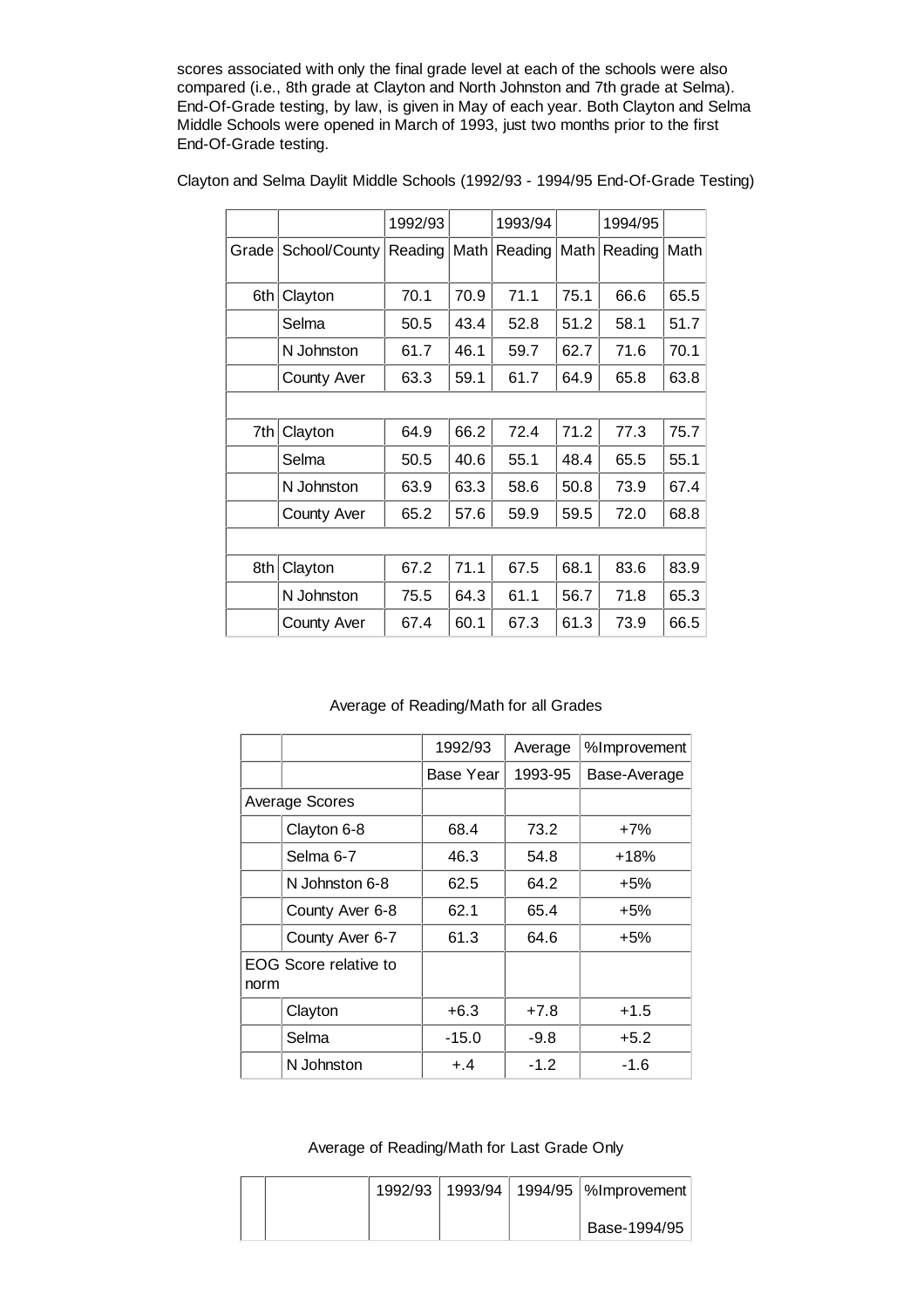| Average Scores |                           |      |      |      |        |
|----------------|---------------------------|------|------|------|--------|
|                | Clayton 8th               | 69.2 | 67.8 | 83.8 | $+21%$ |
|                | Selma 7th                 | 45.6 | 51.8 | 60.3 | $+32%$ |
|                | N Johnston<br>8th         | 69.9 | 58.9 | 68.6 | $-2%$  |
|                | <b>County Aver</b><br>8th | 63.8 | 64.3 | 70.2 | $+10%$ |
|                | <b>County Aver</b><br>7th | 61.4 | 59.7 | 70.4 | $+15%$ |

#### 3.1 Non-Daylit North Johnston Middle School

California Achievement Test data is also available for the non-daylit North Johnston Middle School for the time period of 1987/88 to 1988/89 when the students were in the old North Johnston Middle School, and from 1989/90 to 1991/92 after they moved to the new school. Although test results can't be compared before and after 1992, (because one being the CAT and the other being End of Grade) it is interesting to see if there was a positive trend after the students moved into the new school and to see if this trend followed in subsequent years. North Johnston Middle School was opened in August of 1989.

It would be logical to assume that any new school would have a positive impact. This didn't prove to be the case.

|                    |                   | Old North<br>Johnston |       | New North Johnston |        |        |  |
|--------------------|-------------------|-----------------------|-------|--------------------|--------|--------|--|
| Grade              | N Johnston/County |                       | 88/89 | 89/90              | 90/91  | 91/92  |  |
|                    |                   |                       |       |                    |        |        |  |
| 6th                | North Johnston    | 52                    | 53    | 59                 | 56     | 49     |  |
|                    | County Average    | 54                    | 56    | 63                 | 65     | 65     |  |
| 7th                | North Johnston    | 58                    | 54    | 54                 | 57     | 61     |  |
|                    | County Average    | 53                    | 53    | 55                 | 58     | 60     |  |
| 8th                | North Johnston    | 59                    | 55    | 61                 | 52     | 53     |  |
|                    | County Average    | 56                    | 55    | 56                 | 54     | 53     |  |
|                    |                   |                       |       |                    |        |        |  |
| Aver               | North Johnston    | 56.3                  | 54.0  | 58.0               | 55.0   | 54.3   |  |
|                    | County Average    | 54.3                  | 54.7  | 58.0               | 59.0   | 59.3   |  |
|                    |                   |                       |       |                    |        |        |  |
| <b>CAT Score</b>   |                   |                       |       |                    |        |        |  |
| relative to norm   |                   | $+2.0$                | $-.7$ | 0.0                | $-4.0$ | $-5.0$ |  |
| % above/below norm |                   | $+4%$                 | $-1%$ | 0%                 | -7%    | $-8%$  |  |

Non-Daylit North Johnston Middle School (1987/88 - 1991/92 California Achievement Tests)

#### 3.2 Clayton, Selma, and North Middle Conclusions:

The fact that a school is new doesn't guarantee that grades improve. Between 1988 and 1992, the average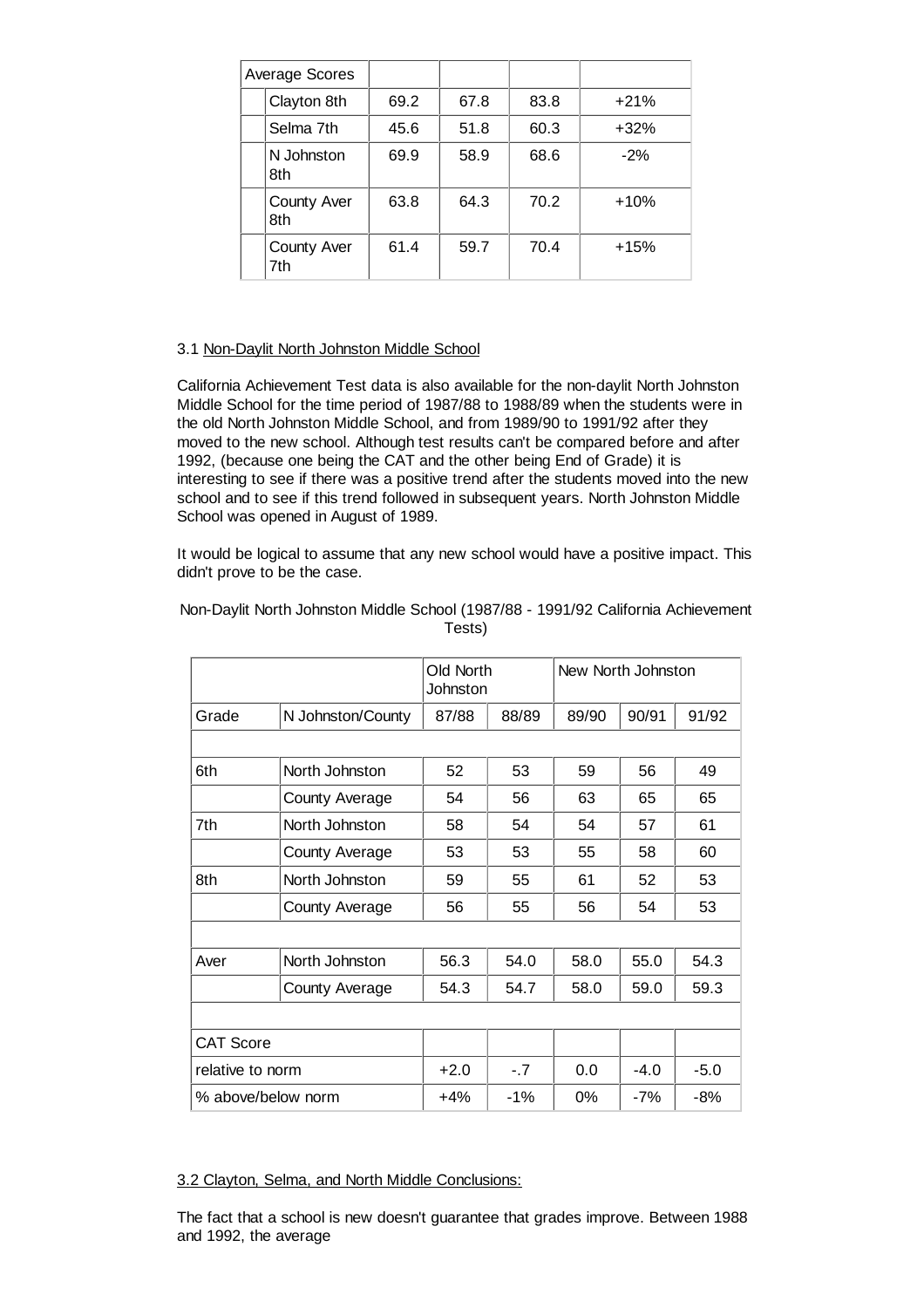CAT results in Johnston County (for the same 6-8 grade levels) increased 9%. To the contrary, the new North Johnston Middle School (non-daylit) experienced a 4% decrease in test results. This comparison seems reasonable since there was a very high correlation between the students that attended the old North Middle and those that attended the new North Middle. However, if you look at just the progress from the first year in the new school (1989/90) to 1991/92 the results are similar. The County-wide average improved 2% while North Johnston decreased in performance by 6% - a net 8% drop in student performance.

In tracking North Johnston Middle even further, when the End-Of-Grade Testing started in 1993, one sees no improvement as the school closely tracks the County-wide averages.

The daylit schools performed much better. In comparing the scores in 1992/93 (two months after opening operations for both Clayton and Selma) with the average scores between 1993/94 and 1994/95, the improvement is significant. While the County-wide improvement in test results improved 5%, Clayton improved 7% and Selma rose by 18%. North Johnston's students tracked the County-wide 5% improvement.

However, if you compare only the older students, reflecting those who attended the daylit school for three years (two for Selma) from 1992/93 to 1994/95, one sees even more notable improvement. This analysis attempts to determine the impact of multiple years in a daylit school. For example, in 1992/92, the Clayton eighth graders were in the daylit school for only a couple of months. At the time of the 1993/94 testing, the eighth graders had been there two years and by 1994/95 - three years. At the daylit Clayton Middle, the 8th graders improved by 21% from the base year, while the other 8th graders in the County improved by 10%. At North Johnston Middle the students' performance actually decreased by 2%. Selma Middle, the other daylit school, showed even greater improvement with test results rising by 32% (versus norm of 15%) over those in 1992. This would indicate the longer-term impact by attending a daylit school could result in a 14% (11% + 17% / 2) increase in student performance.

## 4. **DAYLIT CLEVELAND ELEMENTARY SCHOOL**

Although the school is too new to have any long term data, it is important to note that the daylit Cleveland

Elementary School has also shown a positive benefit over the norm in Johnston County. During the first year (started in August of 1994) in operation, the students at the new daylit school performed 1% above the norm.

| Grade | <b>Cleveland /County</b> | 1994/95 |
|-------|--------------------------|---------|
| 3rd   | Cleveland                |         |
|       | County Average           | 66.7    |
|       |                          |         |
| 4th   | Cleveland                | 79.9    |
|       | County Average           | 70.7    |
|       |                          |         |
| 5th   | Cleveland                | 68.1    |
|       | County Average           | 71.8    |
|       |                          |         |

Daylit Cleveland Elementary School (1994/95 End-Of-Grade Testing)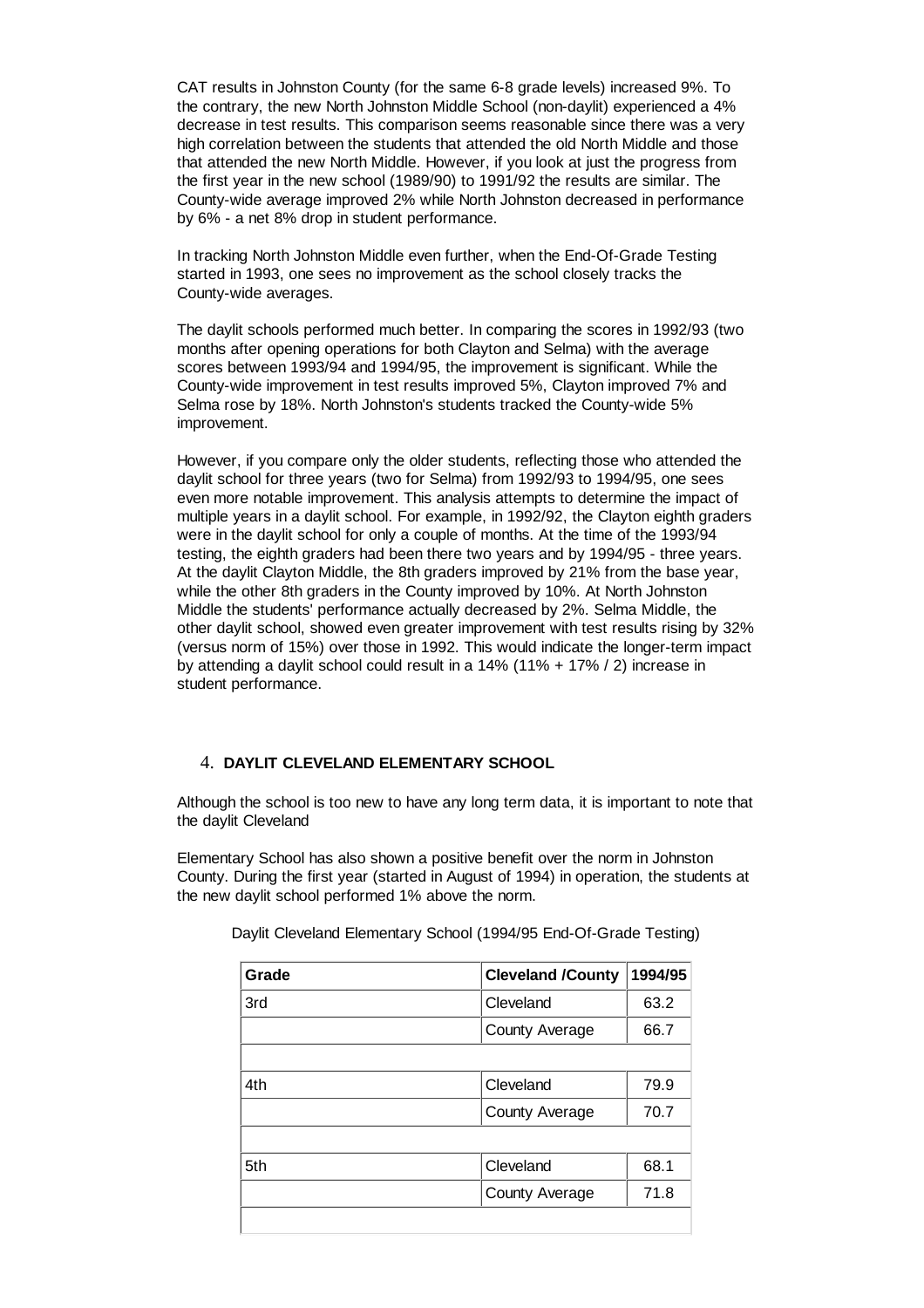| Aver.                      | Cleveland      | 70.4  |
|----------------------------|----------------|-------|
|                            | County Average | 69.7  |
|                            |                |       |
| EOG Score relative to norm |                | $+.7$ |
| % above/below norm         |                | $+1%$ |

## 5. SUMMARY OF CONCLUSIONS

Although there are many variables that can alter student performance, it appears that the students attending daylit schools clearly benefit by being in the superior, daylit learning environments. The following summarizes our conclusions:

1. The students who attended daylit schools out-performed the students who were attending non-daylit schools by **5 to 14 percent**, depending upon whether you consider short or long-term impacts. When analyzing the improvement experienced by all the reference classes at Four Oaks, Clayton, and Selma, the average improvement was **4.7%**.

| School                | Comparison<br>Yrs | Net Change in Student<br>Performance                       | Percent<br>Improvement                  |
|-----------------------|-------------------|------------------------------------------------------------|-----------------------------------------|
| Four<br>Oaks<br>$K-5$ | 87/88 - 91/92     | $+4.3$ above norm to $+6.6$<br>$= +2.3$                    | 107% above<br>norm to<br>$110\% = +3\%$ |
| Clayton               | 92/93 - 93/95     | $+6.3$ above norm to $+7.8$<br>$= +1.5$                    | 110% above<br>norm to<br>$112\% = +2\%$ |
| Selma                 | $92/93 - 93/95$   | $-15.0$ below norm to $-9.8$<br>$= +5.2$                   | 24% below<br>norm to $15%$<br>$= +9\%$  |
|                       |                   | Average CAT Grade $= +3.0$ Ave. %<br>Improvement = $+4.7%$ |                                         |

- When you consider the impact on student performance resulting from being 2. within a daylit facility for multiple years, the impact is even greater. During the same timeframe, Clayton's 8th graders showed a 21% improvement versus the norm improvement of 10%. The Selma Middle School 7th graders showed a 32% gain versus the norm of 15%. This equates to an average increase of **14% better performance** by the students in daylit schools.
- 3. "New" does not necessarily translate into better performance. The new, non-daylit North Johnston Middle School actually showed a negative impact on the students' performance.
- 4. It is quite clear that placing students in temporary, mobile classroom units had a very significant and negative impact on the performance of students. The year following the Four Oaks School destruction and the subsequent students relocation, the average CAT scores went from 7% above the norm to 10% below the norm for the County - a 17% decrease in student performance.

## **6. REFERENCES**

Averages and Summaries of California Achievement Tests and End-Of-Grade Tests, Hannah Youngblood, Director of Testing, Johnston County Schools, December, 1995